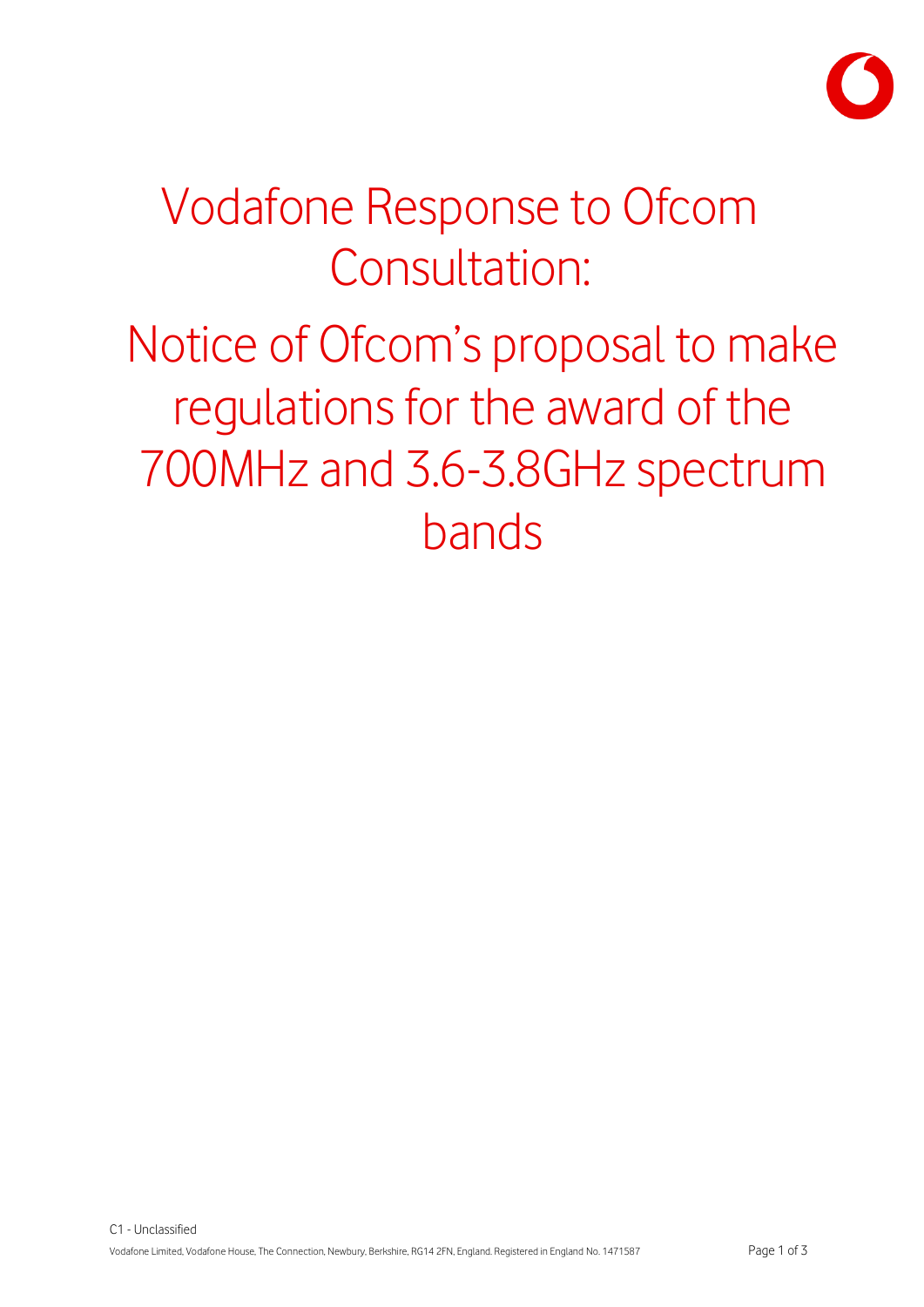

# Response

As stated in the main response to Ofcom's consultation on the award of the 700MHz and 3.6-3.8GHz spectrum bands, Vodafone disagrees with the proposed format of auctioning the spectrum. It is also premature to consider the detailed auction regulations, while the policy proposals are still at a consultative stage. Nevertheless, we have reviewed the draft regulations and offer the following comments:

# **Regulation 16(3)**

The rule computing F appears to be in error, as it is missing a scaling factor of 4 (corresponding to the number of eligibility points for a 700MHz FDD lot).

## **Regulation 29(2)**

This rule is insufficiently precise. It is unclear what the circumstances are where Ofcom could be satisfied that it is "unlikely" that information made available to bidders would change the winning principal stage bids. As we do not understand the scenario that Ofcom is seeking to address, we need further clarification on the issue.

### **Regulation 34**

Vodafone believes that this rule needs further consideration. 34(2) clarifies that the regulation applies where there is "excess demand", and the regulation states that the discount for the coverage obligation will be reduced from that of the previous round. However, 34(2) does not narrowly apply to excess demand for the coverage obligation, it refers to "excess demand" in general. As such, the implication is that if there is excess demand for spectrum triggering an additional round, but not excess demand for the coverage obligation, then the result is still that the discount for taking on the obligation will be reduced. We query whether this was actually Ofcom's intent.

### **Regulation 60(1)**

Regulation 60(1)(a) states that a bidder may have a time extension in no more than two primary bid rounds. However, paragraphs A16.157-163 of the main consultation suggest that the norm for round extensions would be a maximum of three. We query whether the reduction is by intent or mistake.

### **Schedule 4, Rule 2(a)(i)**

Schedule 4 sets out how winning combinations and base prices are determined. Regulation 2(a)(i) of that Schedule says that a base price must be at least the sum of reserve prices for "the lots included in the selection of lots specified in that winning principal stage bid". However, the word "lots" only refers to spectrum – coverage obligations are not "lots" (see Schedule 1).